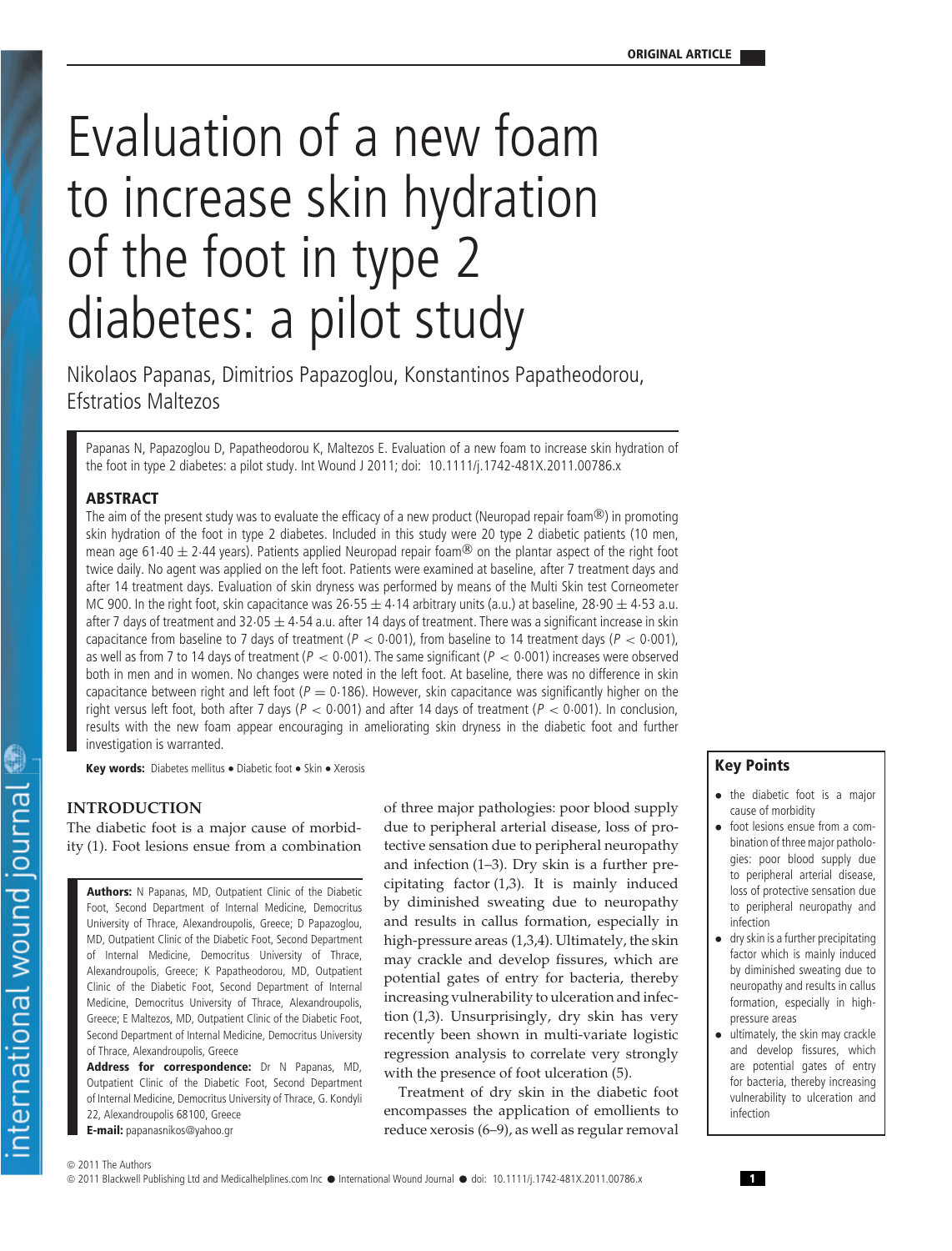## **Key Points**

- urea-based creams have been shown to promote skin hydration effectively and safely
- a new foam with active ingredients Oenothera biennis oil, Centella asiatica extract, *α*-hydroxy acid, allantoin, and panthenol and 10% urea has now become commercially available (Neuropad repair foam®, TRIGOcare International GmBH, Wiehl, Germany)
- the aim of the present study was to evaluate the efficacy of the new foam in promoting skin hydration of the foot in type 2 diabetes
- this study included 20 type 2 diabetic patients (10 men, 10 women, mean age  $61.40 \pm$ 2·44 years, mean diabetes duration  $8.20 \pm 2.55$  years)

of callus to reduce mechanical stress (2,3). Especially, urea-based creams have been shown to promote skin hydration effectively and safely (7,8). A new foam with active ingredients Oenothera biennis oil, Centella asiatica extract, *α*-hydroxy acid, allantoin, and panthenol and 10% urea has now become commercially available (Neuropad repair foam®, TRIGOcare International GmBH, Wiehl, Germany). Thus, the aim of the present study was to evaluate the efficacy of the new foam in promoting skin hydration of the foot in type 2 diabetes.

# **PATIENTS AND METHODS**

This study included 20 type 2 diabetic patients (10 men, 10 women, mean age  $61.40 \pm 2.44$  years, mean diabetes duration  $8.20 \pm 2.55$  years). Patients were recruited from the Outpatient Clinic of the Diabetic Foot in the Second Department of Internal Medicine at Democritus University of Thrace, Greece. The study was conducted in accordance with the Helsinki Declaration of Human Rights and all patients gave their informed consent.

Exclusion criteria were as follows: age *<*18 and *>*70 years, peripheral arterial disease, acute or chronic Charcot osteoarthropathy, present or past foot ulceration, other potential causes of neuropathy (end-stage renal failure, alcohol abuse, vitamin  $B_{12}$  depletion, malignancy, peripheral nerve lesions), thyroid disease, drugs that might affect sweating (corticosteroids, anti-histaminic and psychoactive drugs) and skin diseases (neurodermatitis, psoriasis, scleroderma, allergy to metals, Raynaud syndrome, hyperhidrosia, acrocyanosis).

Patients were supplied with the Neuropad repair foam®. They were instructed to apply the foam on the plantar aspect of the right foot twice daily. No agent was applied on the left foot. Patients were examined at baseline, after 7 treatment days and after 14 treatment days. All examinations were conducted by the same operator between 1 March and 31 May 2010.

Evaluation of skin dryness was performed by means of the Multi Skin test Corneometer MC 900. This device measures skin capacitance, which is inversely related to humidity, and represents the most widely accepted modality of measuring the water content in the stratum corneum (10,11). The foot was tested in an area free from callus and hyperkeratosis in the middle of its plantar aspect. On every examination,

three readings were recorded and the mean value was used for analysis. Examination was performed at constant room temperature (25◦ C) and humidity. Patients were allowed a 10-minute acclimatisation period after they had removed their socks and shoes. Examination was always performed in the morning. Patients had not used Neuropad repair foam® since the previous afternoon.

Statistical analysis was performed using the SPSS (Statistical Package for Social Sciences, Chicago, IL) 13.0. Normally distributed quantitative variables were analysed by paired *t*-test. Data were expressed as mean  $\pm$  1 standard deviation ( $\overline{x} \pm 1$  SD). Significance was defined at a level of  $5\% (P < 0.05)$ .

## **RESULTS**

In the right foot, skin capacitance was  $26.55 \pm 4.14$  arbitrary units (a.u.) at baseline,  $28.90 \pm 4.53$  a.u. after 7 days of treatment and  $32.05 \pm 4.54$  a.u. after 14 days of treatment (Figure 1). There was a significant increase in skin capacitance from baseline to 7 days of treatment  $(P < 0.001)$ , from baseline to 14 treatment days  $(P < 0.001)$ , as well as from 7 to 14 days of treatment  $(P < 0.001)$ . In subgroup analysis, the same significant increases were observed both in men (baseline:  $24.70 \pm 3.74$  a.u., after 7 days:  $26.80 \pm 4.13$ a.u., after 14 days: 29·80 ± 4·08 a.u.; *P <* 0·001 for each comparison) and in women (baseline:  $28.40 \pm 3.81$  a.u., after 7 days:  $31.00 \pm 4.06$  a.u., after 14 days: 34·30 ± 3·95 a.u.; *P <* 0·001 for



Figure 1. Skin capacitance at baseline, after 7 days of treatment and after 14 days of treatment in the two feet.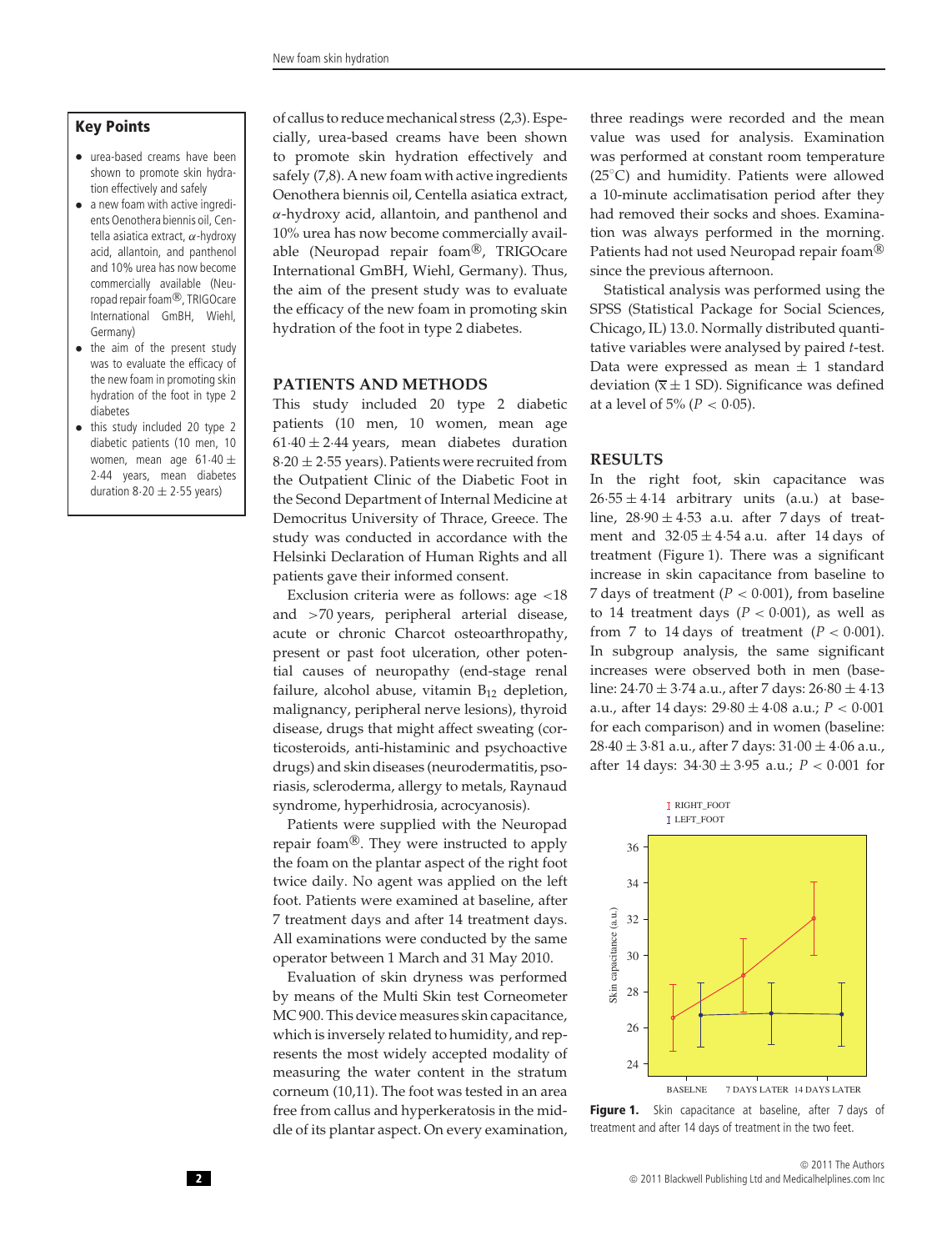each comparison). At the end of the study, % increase in skin capacitance amounted to 20·88  $\pm$  2·85%. Increase of  $\geq$ 20% was observed in 16 patients (80%).

In the left foot, skin capacitance at baseline, after 7 days of treatment and after 14 days of treatment was  $26.70 \pm 3.95$ ,  $26.80 \pm 3.82$  and  $26.75 \pm 3.91$  a.u., respectively (Figure 1). There was no difference between baseline and 7 days of treatment  $(P = 0.494)$ , between baseline and 14 treatment days  $(P = 0.748)$ , or between 7 and 14 days of treatment  $(P = 0.575)$ .

At baseline, there was no difference in skin capacitance between right and left foot  $(P = 0.186)$ . However, skin capacitance was significantly higher on the right versus left foot, both after 7 days  $(P < 0.001)$  and after 14 days of treatment  $(P < 0.001)$ . Finally, all patients evaluated foam application as easy and pleasant.

#### **DISCUSSION**

This work has shown significant increases in skin capacitance in the feet treated with Neuropad repair foam® in comparison with the untreated feet. Measurement of skin capacitance is an established method for the estimation of skin hydration (12–15). This modality involves the evaluation of the changes in electrical properties of the stratum corneum, which the increased water content induces (12,13,16). By this method, novel results have been obtained at evaluation of Neuropad repair foam<sup>®</sup>. In particular, this foam has been shown to increase skin hydration. Impressively, a significant beneficial effect was noticeable as early as after 7 treatment days. It is also important that the effect was enhanced after further 7 treatment days. Furthermore, it was observed in both genders.

At baseline, there was no difference in skin capacitance between right and left foot. Following treatment, however, skin capacitance became significantly higher on the treated than the untreated foot. This change adds strength to the importance of treatment in promoting skin hydration.

In the treated feet, the average increase in skin capacitance at the end of the study was almost 21%. The majority of patients (80%) exhibited *>*20% increase. This cut-off is important, given that it has been proposed (though not yet universally agreed upon) as

denoting a clinically meaningful improvement in skin hydration (15,16). Accordingly, the significant increase in skin capacitance following application of the foam appears to yield a clinically useful increment in skin hydration.

The limitations of this study may be outlined as follows. First, this was a pilot study recruiting a small number of patients, and so results need to be confirmed in a larger series. Second, patient follow-up was short. Therefore, future research also needs to address whether skin capacitance continues to increase further with prolonged application, as well as the optimal treatment duration. Moreover, this study was not placebo controlled. However, patients applied Neuropad repair foam® only on the right foot, while no treatment was performed on the left foot. This design enabled the evaluation of treatment, as compared to no intervention, in real conditions. Essentially, patients served as their own controls, so that the efficacy of Neuropad repair foam® in each of them became more manifest. Finally, patient recruitment was performed in a tertiary care setting. Hence, some caution is needed before applying the results to the general diabetic population.

The present study may have the following practical implications. In type 2 diabetic patients, the application of Neuropad repair foam® may be used to promote skin hydration. This is anticipated to protect the skin from callus and fissure formation, both wellrecognised precipitating factors of diabetic foot lesions (1,3,5). Of note, the first evidence of improvement can be observed early in the course of treatment, while the prolongation of treatment appears to enhance this favourable effect. The efficacy of the foam may, probably, be ascribed to its active ingredients. Indeed, this foam contains not only 10% urea (7–9) but also Oenothera biennis oil, Centella asiatica extract and further beneficial components (*α*hydroxy acid, allantoin, panthenol), which are known to promote hydration (17–20). In everyday practice, diminished skin moisture correlates with foot ulceration in diabetes (5), and the use of appropriate emollients to increase skin hydration is strongly recommended by international guidelines (21,22). Consequently, the new hydrating foam may be seen as a potential useful therapeutic adjunct for the diabetic foot. This potential utility is facilitated by its easy and pleasant application, according to the patients' own view.

## **Key Points**

- this work has shown significant increases in skin capacitance in the feet treated with Neuropad repair foam® in comparison with the untreated feet
- impressively, a significant beneficial effect was noticeable as early as after 7 treatment days
- it is also important that the effect was enhanced after further 7 treatment days
- in the treated feet, the average increase in skin capacitance at the end of the study was almost 21%
- the majority of patients (80%) exhibited *>*20% increase
- this cut-off is important, given that it has been proposed (though not yet universally agreed upon) as denoting a clinically meaningful improvement in skin hydration
- the limitations of this study may be outlined as follows
- first, this was a pilot study recruiting a small number of patients, and so results need to be confirmed in a larger series
- second, patient follow-up was short, therefore, future research also needs to address whether skin capacitance continues to increase further with prolonged application, as well as the optimal treatment duration
- moreover, this study was not placebo controlled
- however, patients applied Neuropad repair foam® only on the right foot, while no treatment was performed on the left foot
- essentially, patients served as their own controls, so that the efficacy of Neuropad repair foam® in each of them became more manifest
- hence, some caution is needed before applying the results to the general diabetic population
- in type 2 diabetic patients, the application of Neuropad repair foam® may be used to promote skin hydration
- in everyday practice, diminished skin moisture correlates with foot ulceration in diabetes, and the use of appropriate emollients to increase skin hydration is strongly recommended by international guidelines
- consequently, the new hydrating foam maybe seen as a potential useful therapeutic adjunct for the diabetic foot
- this potential utility is facilitated by its easy and pleasant application, according to the patients' own view

<sup>©</sup> 2011 Blackwell Publishing Ltd and Medicalhelplines.com Inc **3**